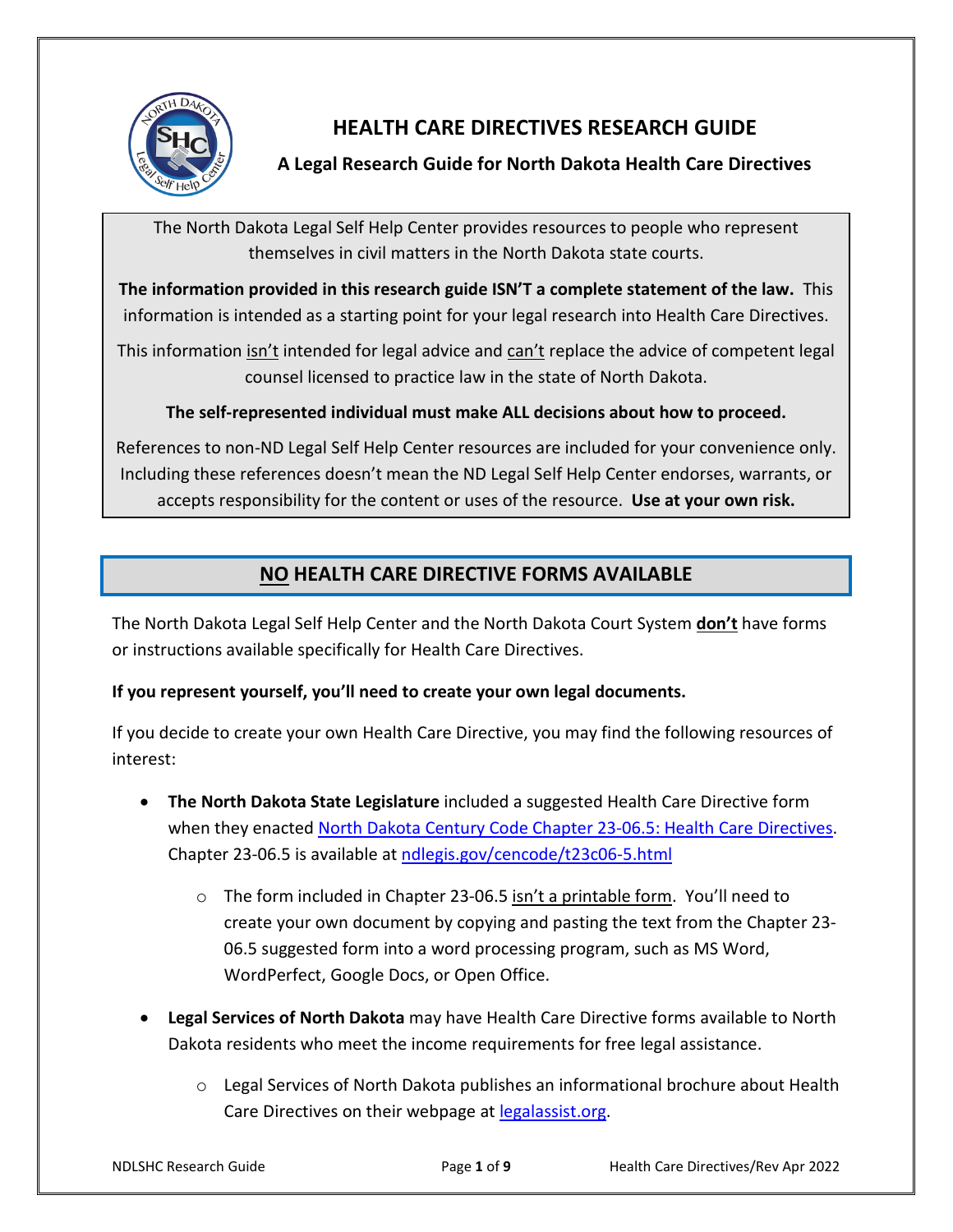- **Health care providers** may have Health Care Directive forms available for their patients. Contact your health care provider and ask if they have forms available.
- **Many public and academic libraries have subscriptions to forms services,** which are available to library patrons. You may wish to contact your local public or academic library and ask if they have access to any legal forms services that include North Dakota living will, healthcare directive or durable power of attorney for health care forms.
	- $\circ$  If you decide to use a form available through a forms service, you'll need to independently determine if the Health Care Directive form is legally sufficient for North Dakota and suitable for your circumstances.
	- o Review [Chapter 23-06.5 of the North Dakota Century Code](https://ndlegis.gov/cencode/t23c06-5.html) to help you determine if the form is legally sufficient for North Dakota.

**CAUTION! Avoid using forms from other states!** Each state has their own health care directive laws. Another state's form may not comply with North Dakota's laws.

**Center staff can't tell you if a Health Care Directive form is legally sufficient for North Dakota or suitable for you.** This requires legal advice, which isn't available from the Center under any circumstances.

**If you're interested in finding a lawyer to prepare your Health Care Directive,** go to Page 9 for all of the lawyer resources available through the North Dakota Legal Self Help Center.

If you'd like to learn more about finding a lawyer to represent you, go to [ndcourts.gov/legal](https://www.ndcourts.gov/legal-self-help/finding-a-lawyer)[self-help/finding-a-lawyer.](https://www.ndcourts.gov/legal-self-help/finding-a-lawyer)

### **DEFINITIONS OF COMMONLY USED HEALTH CARE DIRECTIVE TERMS**

**Agent:** An adult to whom authority to make health care decisions is delegated under a Health Care Directive for the individual granting the power.

**Attending Physician:** The physician, selected by or assigned to a patient, who has primary responsibility for the treatment and care of the patient.

**Capacity to Make Health Care Decisions:** The ability to understand and appreciate the nature and consequences of a health care decision, including the significant benefits and harms of and reasonable alternatives to any proposed health care, and the ability to communicate a health care decision.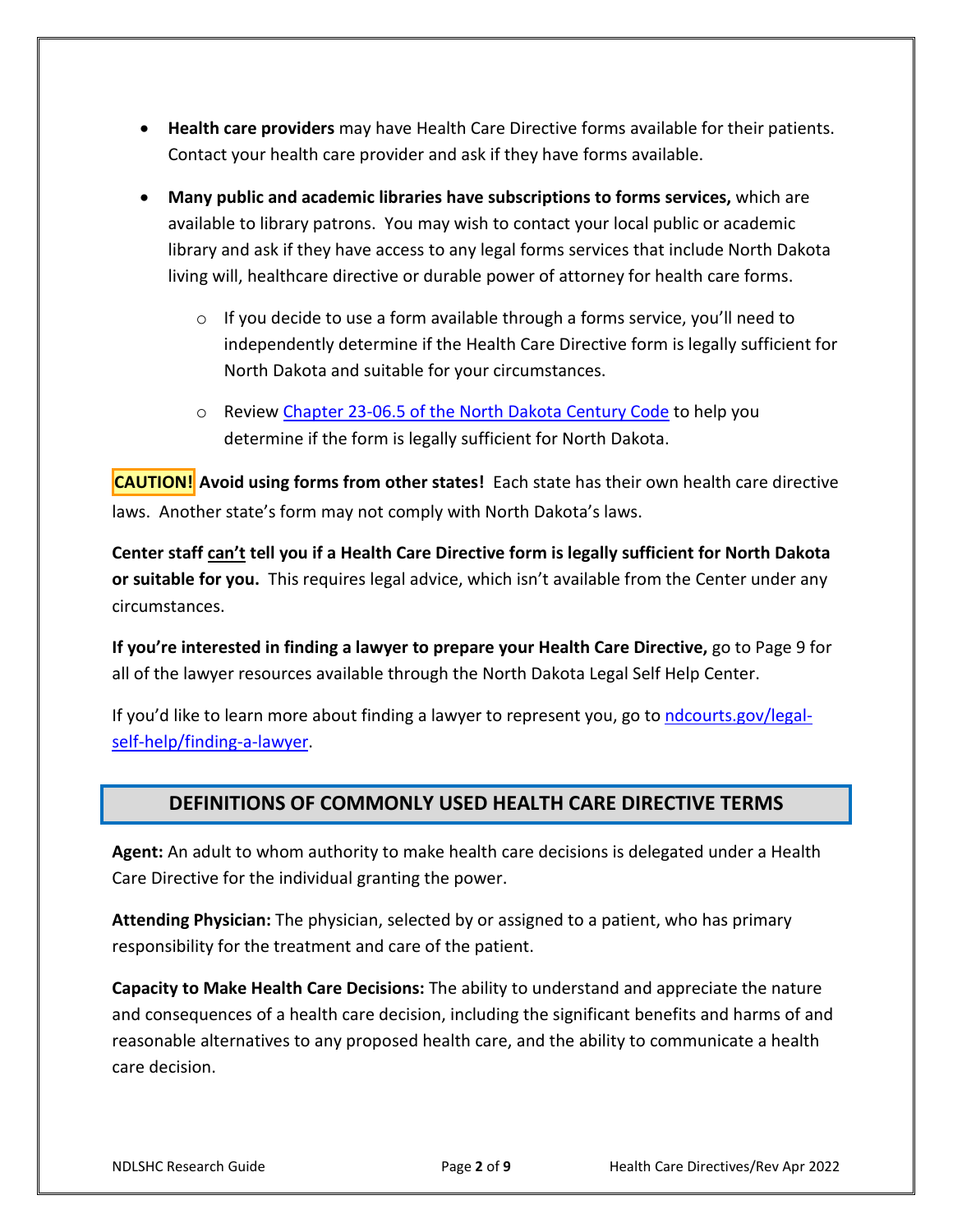**Health Care Decision**: Consent to, refusal to consent to, withdrawal of consent to, or request for any care, treatment, service, or procedure to maintain, diagnose, or treat an individual's physical or mental condition, including:

- a. Selection and discharge of health care providers and institutions;
- b. Approval or disapproval of diagnostic tests, surgical procedures, programs of medication, and orders not to resuscitate;
- c. Directions to provide, withhold, or withdraw artificial nutrition and hydration and all other forms of health care; and
- d. Establishment of an individual's abode within or without the state and personal security safeguards for an individual, to the extent decisions on these matters relate to the health care needs of the individual.

**Health Care Directive:** A written document that complies with [Chapter 23-06.5 of the North](https://ndlegis.gov/cencode/t23c06-5.html)  [Dakota Century Code](https://ndlegis.gov/cencode/t23c06-5.html) and includes one or more health care instructions, a power of attorney for health care, or both.

**Health Care Instruction:** An individual's direction concerning a health care decision for the individual, including a written statement of the individual's values, preferences, guidelines, or directions regarding health care directed to health care providers, others assisting with health care, family members, an agent, or others.

**Health Care Provider:** An individual or facility licensed, certified, or otherwise authorized or permitted by law to administer health care, for profit or otherwise, in the ordinary course of business or professional practice.

**Long-term Care Facility or Long-Term Care Services Provider:** A long-term care facility as defined in [Section 50-10.1-01 of the North Dakota Century Code.](https://ndlegis.gov/cencode/t50c01-1.pdf#nameddest=50-01p1-01)

**Principal**: An adult individual who has executed a Health Care Directive.

**Witness:** Someone who sees the principal (person making the Health Care Directive) sign and execute the Health Care Directive.

(*This space left intentionally blank.*)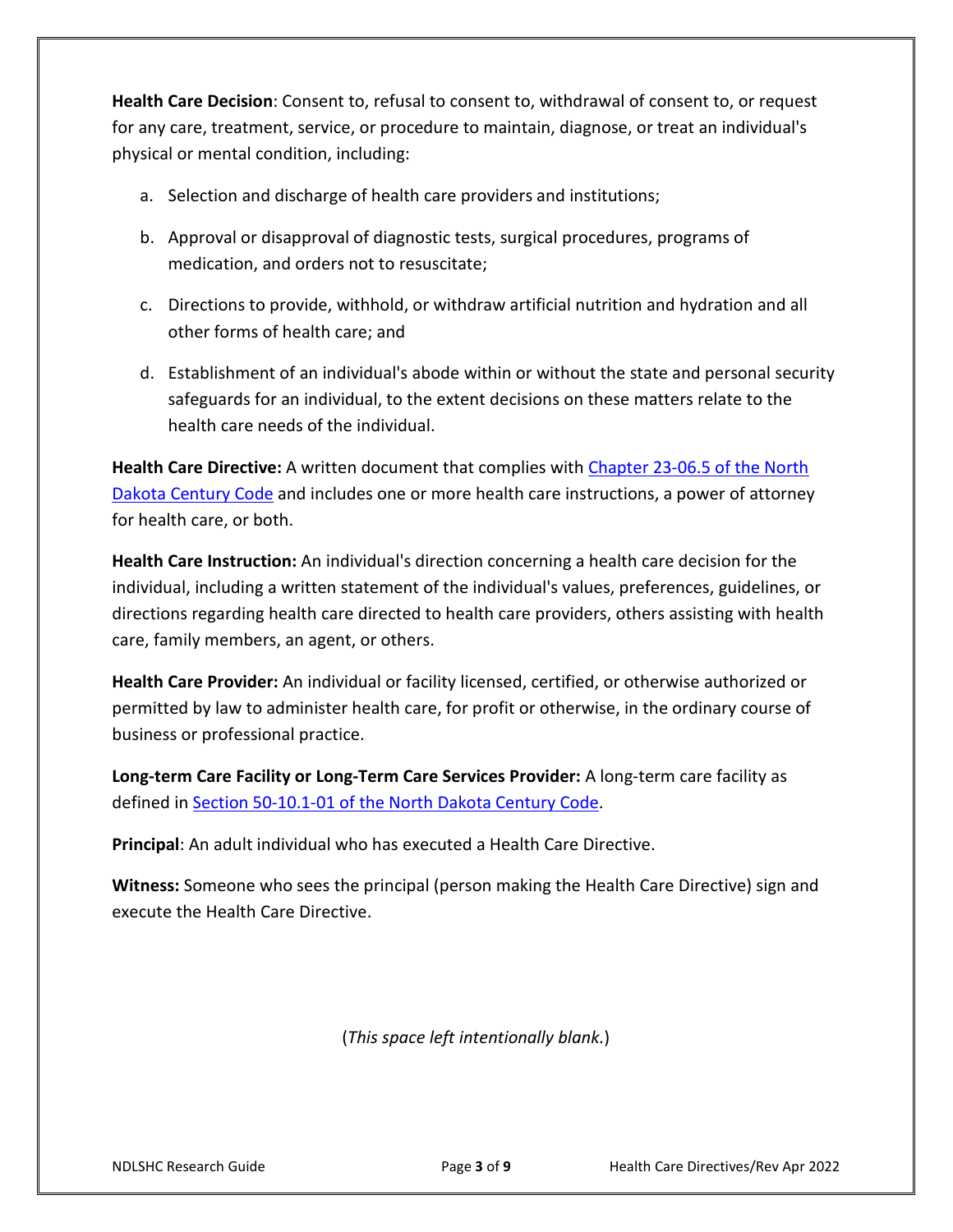## **OVERVIEW OF HEALTH CARE DIRECTIVES**

#### **What is a Health Care Directive?**

A Health Care Directive, also referred to as a Health Care Power of Attorney, is a written document executed by an adult (the principal) to appoint someone (the agent) to make health care decisions for them when they become unable to make those decisions for themselves.

#### **What does legal capacity to make a Health Care Directive mean?**

This means you (the principal) must have the ability to understand and appreciate the nature and consequences of your health care decisions, including the significant benefits and harms of, and ability to communicate your health care decisions.

**Are there requirements I must follow so my Health Care Directive is legal in North Dakota?**

**YES**, to be legally sufficient in North Dakota, a Health Care Directive must:

- 1. Be in writing;
- 2. Be dated;
- 3. State your name;
- 4. Be signed by you (the principal). If you aren't able to sign, it must be signed by another person authorized by you to sign on your behalf;
- 5. Contain verification of your signature or the signature of the person authorized by you to sign on your behalf. This is done by either one notary public or two witnesses; **AND**
- 6. Include a health care instruction or a power of attorney for health care, or both.

#### **Are there restrictions on who can act as my agent?**

**YES,** first and most importantly, your agent **MUST** be an adult (18 years of age or older).

A person **CAN'T** act as your agent while serving in one the following capacities:

- 1. Your health care provider;
- 2. A nonrelative of yours who is an employee of your health care provider;
- 3. Your long-term care services provider; or
- 4. A nonrelative of yours who is an employee of your long-term care services provider.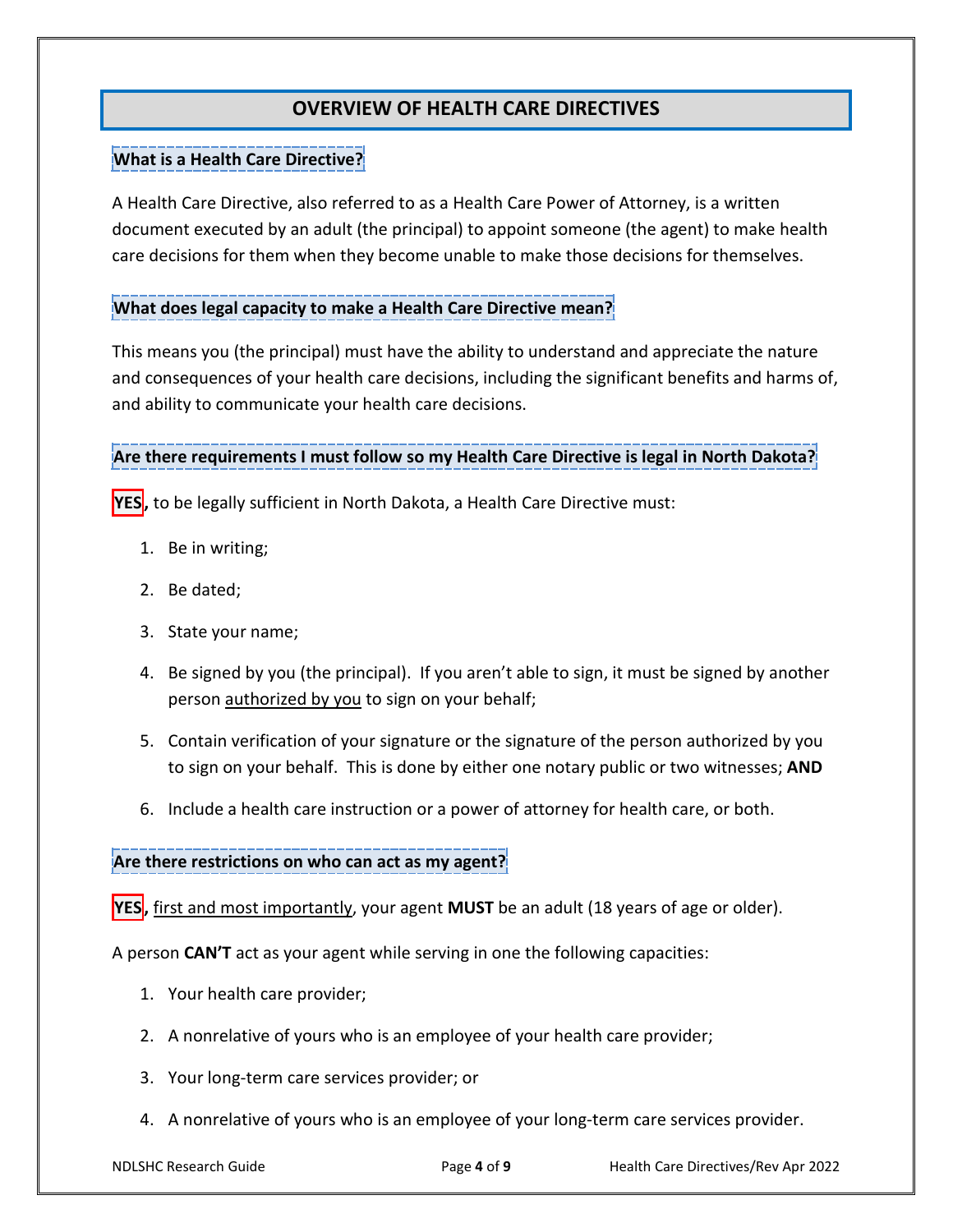#### **What are the requirements for verification of my signature?**

A Health Care Directive must be signed by you **and** your signature must be verified by one notary public **OR** at least two or more witnesses who are at least eighteen years of age.

Review [Section 23-06.5-05\(2\) of the North Dakota Century Code](https://www.legis.nd.gov/cencode/t23c06-5.pdf#nameddest=23-06p5-05) for all of the requirements.

#### **Are there restrictions on who can witness my Health Care Directive?**

**YES,** review [Section 23-06.5-05\(2\) of the North Dakota Century Code](https://ndlegis.gov/cencode/t23c06-5.pdf#nameddest=23-06p5-05) for the restrictions.

#### **How does the person I appointed agree to act as my agent?**

The person you appointed as your agent must accept the appointment in writing. Generally, the written acceptance of the agent is part of the Health Care Directive document.

#### **When does my Health Care Directive become effective so my agent can act for me?**

A Health Care Directive becomes effective only when you lack the capacity to make health care decisions. Your attending physician certifies, in writing, that you lack the capacity to make health care decisions. This notice is filed in your medical record.

The certified notice by your attending physician is no longer effective upon a determination that you've recovered capacity.

**However,** in the Health Care Directive document, you **can** direct that your agent is able to make health care decisions for you even if you retain capacity to make health care decisions. In that case, the Health Care Directive is in effect as stated in your Health Care Directive under any conditions you may impose.

#### **If my spouse is my agent and we get divorced, are they still my agent?**

Divorce automatically ends the appointment of your spouse as your agent, unless your Health Care Directive specifically says your spouse remains your agent even if you divorce.

#### **Can I revoke my Health Care Directive?**

- **YES,** you can revoke your Health Care Directive:
	- 1. By notifying your agent or health care or long-term care services provider orally or in writing, or by any other act evidencing a specific intent to revoke the directive; or
	- 2. By executing a new Health Care Directive.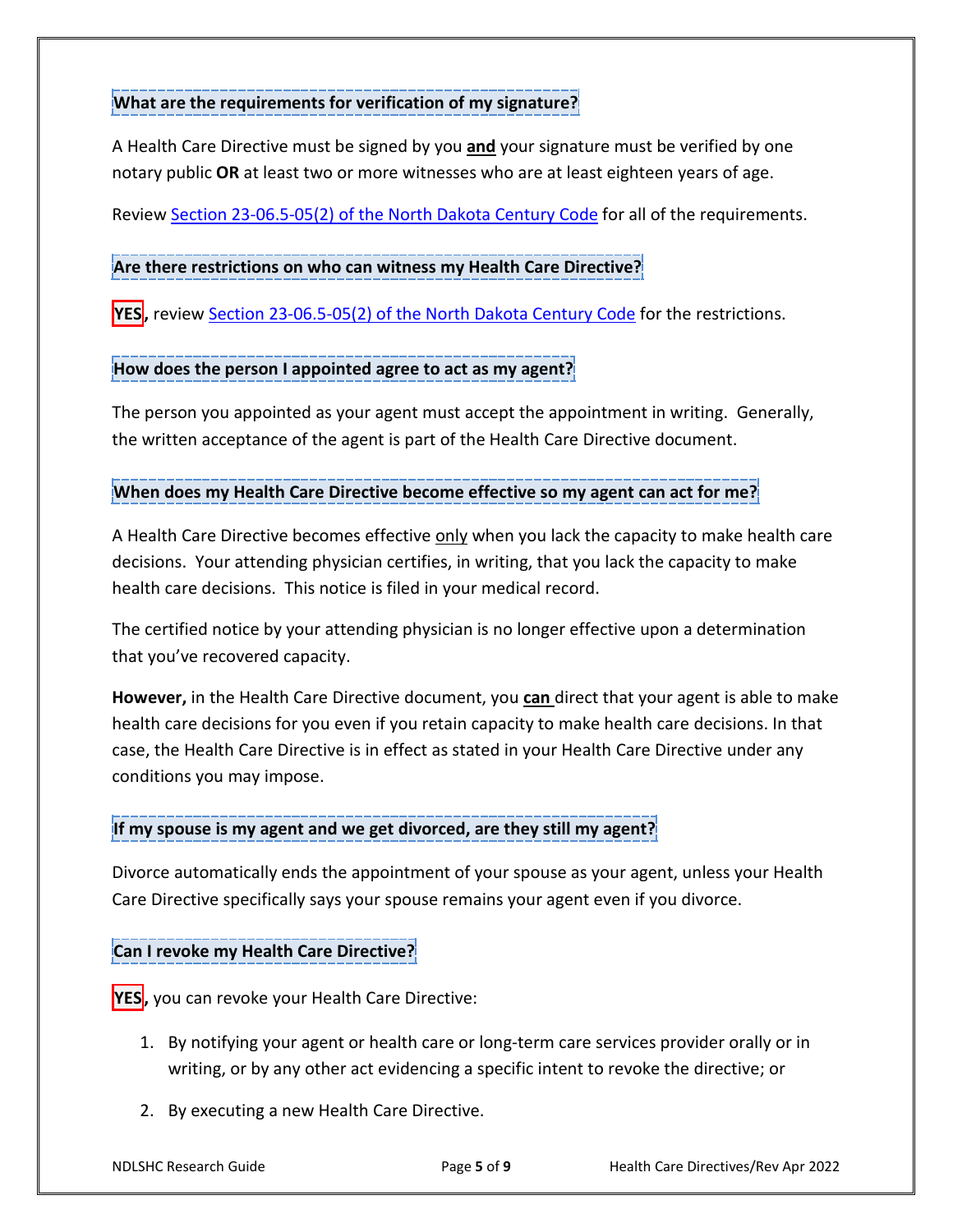#### **Where should I keep my Health Care Directive?**

Keep your Health Care Directive in a safe, accessible place.

Be sure the agent you named in your Health Care Directive (the person you appointed to make your health care decisions) knows where it is.

You may wish to give your agent a copy or copies of your Health Care Directive.

You may also wish to give your health care provider(s) a copy or copies of your Health Care Directive.

**NOTE:** According to **Section 23-06.5-13 of the North Dakota Century Code**, a copy of a Health Care Directive is presumed to be a true and accurate copy of the executed original, absent clear and convincing evidence to the contrary, and **must** be given the same effect as an original.

**Do I file my Health Care Directive with a North Dakota State District Court?**

**NO,** Health Care Directives aren't filed with a North Dakota State District Court.

The Clerk of District Court will only accept your Health Care Directive for filing if it's part of a court case, such as a case to establish a guardianship of an adult.

#### **Can I register my Health Care Directive?**

**YES,** if you would like to register your Health Care Directive, you may do so through the North Dakota Health Information Network (NDIHN) Health Care Directive Registry.

Information may be found at [ndhin.nd.gov,](https://www.ndhin.nd.gov/) by calling 1-855-761-0534, or by emailing at [NDHIN@nd.gov.](mailto:NDHIN@nd.gov) Registration is available at [nd.gov/hdir/login.](http://www.nd.gov/hdir/login)

(*This space left intentionally blank.*)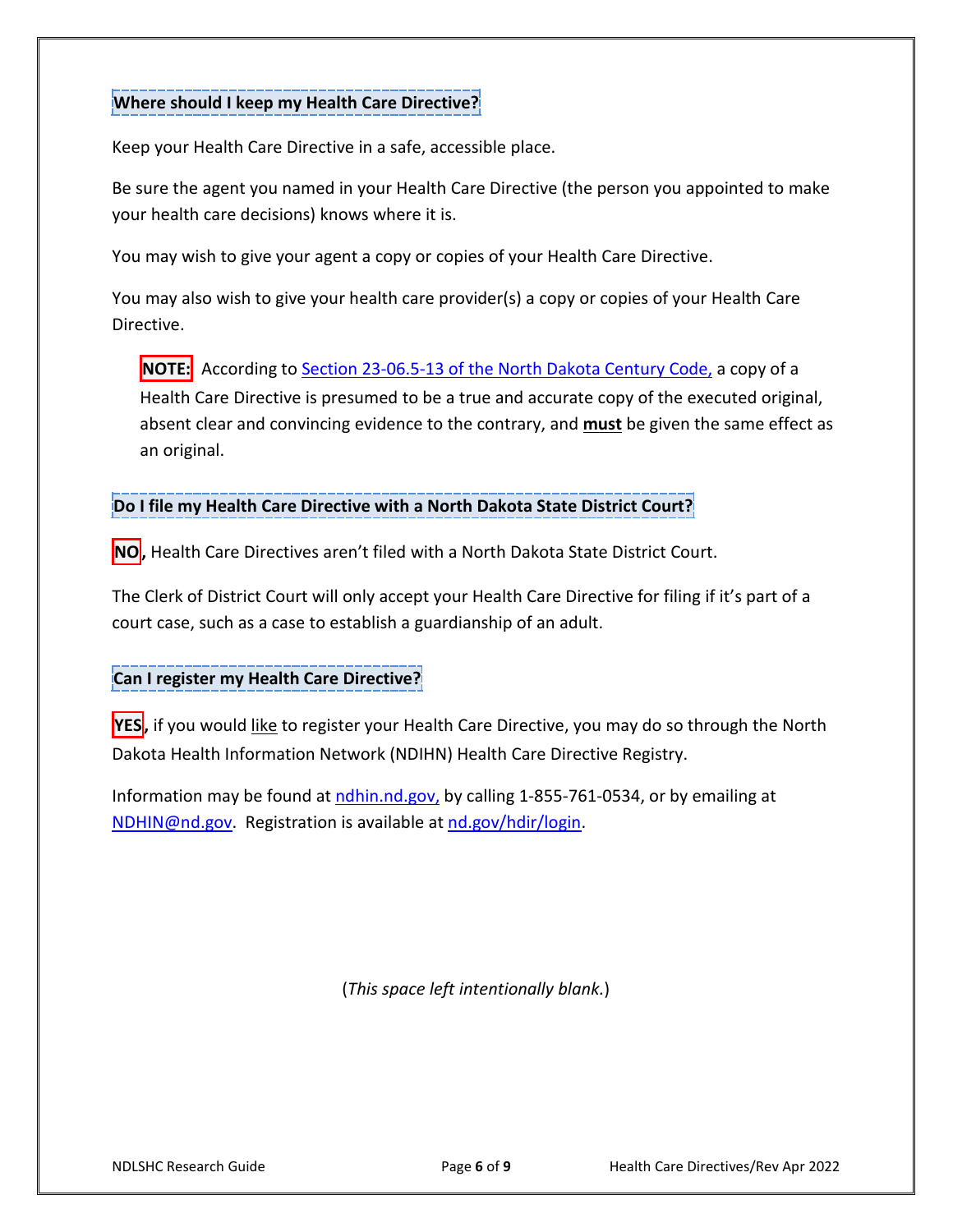## **LEGAL RESEARCH RESOURCES**

# **NORTH DAKOTA STATUTES**

(*North Dakota statutes are found in the North Dakota Century Code (NDCC). The North Dakota Century Code contains the laws enacted by the North Dakota Legislature. The NDCC is available online at n[dlegis.gov/general-information/north-dakota-century-code.](http://www.legis.nd.gov/general-information/north-dakota-century-code)*)

**[North Dakota Century Code Chapter 23-06.5](https://ndlegis.gov/cencode/t23c06-5.html)** contains laws relating to Health Care Directives[.](https://ndlegis.gov/cencode/t23c06-5.pdf#nameddest=23-06p5-04)

- See [N.D.C.C. Section 23-06.5-04](https://ndlegis.gov/cencode/t23c06-5.pdf#nameddest=23-06p5-04) for restrictions on who can act as agent.
- See [N.D.C.C. Section 23-06.5-05](https://ndlegis.gov/cencode/t23c06-5.pdf#nameddest=23-06p5-05) for Health Care Directive requirements for signatures and witnesses.
- See [N.D.C.C. Section 23-06.5-06](https://ndlegis.gov/cencode/t23c06-5.pdf#nameddest=23-06p5-06) for acceptance of appointment and withdrawal.
- See [N.D.C.C. Section 23-06.5-07](https://ndlegis.gov/cencode/t23c06-5.pdf#nameddest=23-06p5-07) for revocation of a Health Care Directive.
- See [N.D.C.C. Section 23-06.5-13](https://ndlegis.gov/cencode/t23c06-5.pdf#nameddest=23-06p5-13) for presumptions and application of a Health Care Directive.
- See [N.D.C.C. Section 23-06.5-17](https://ndlegis.gov/cencode/t23c06-5.pdf#nameddest=23-06p5-17) for the optional Health Care Directive form.

**[North Dakota Century Code Chapter 50-10.1](https://ndlegis.gov/cencode/t50c10-1.html)** contains laws relating to Long-Term Care Ombudsmen.

• See [N.D.C.C. Section 50-10.1-01](https://ndlegis.gov/cencode/t50c10-1.pdf#nameddest=50-10p1-01) for the definition of long-term care facility.

## **NORTH DAKOTA CASE LAW**

(*When the decision of a case is appealed from a North Dakota state district court to the North Dakota Supreme Court, the Supreme Court writes their opinion to explain how and why they interpreted the laws or rules to decide the appeal the way they did. The opinions are case law and are followed by North Dakota courts deciding later cases with similar facts and issues. Supreme Court case law is available online at [ndcourts.gov/supreme-court/opinions.](https://www.ndcourts.gov/supreme-court/opinions)*)

#### **Case law is a useful legal research tool for determining what a law means.**

You may search for keywords within North Dakota Supreme Court case law. Go to [ndcourts.gov/supreme-court/opinions](https://www.ndcourts.gov/supreme-court/opinions) and enter the keywords into the "Enter query" text box. Then, click on the "Search" button. North Dakota Supreme Court opinions containing your keywords will be listed on the page.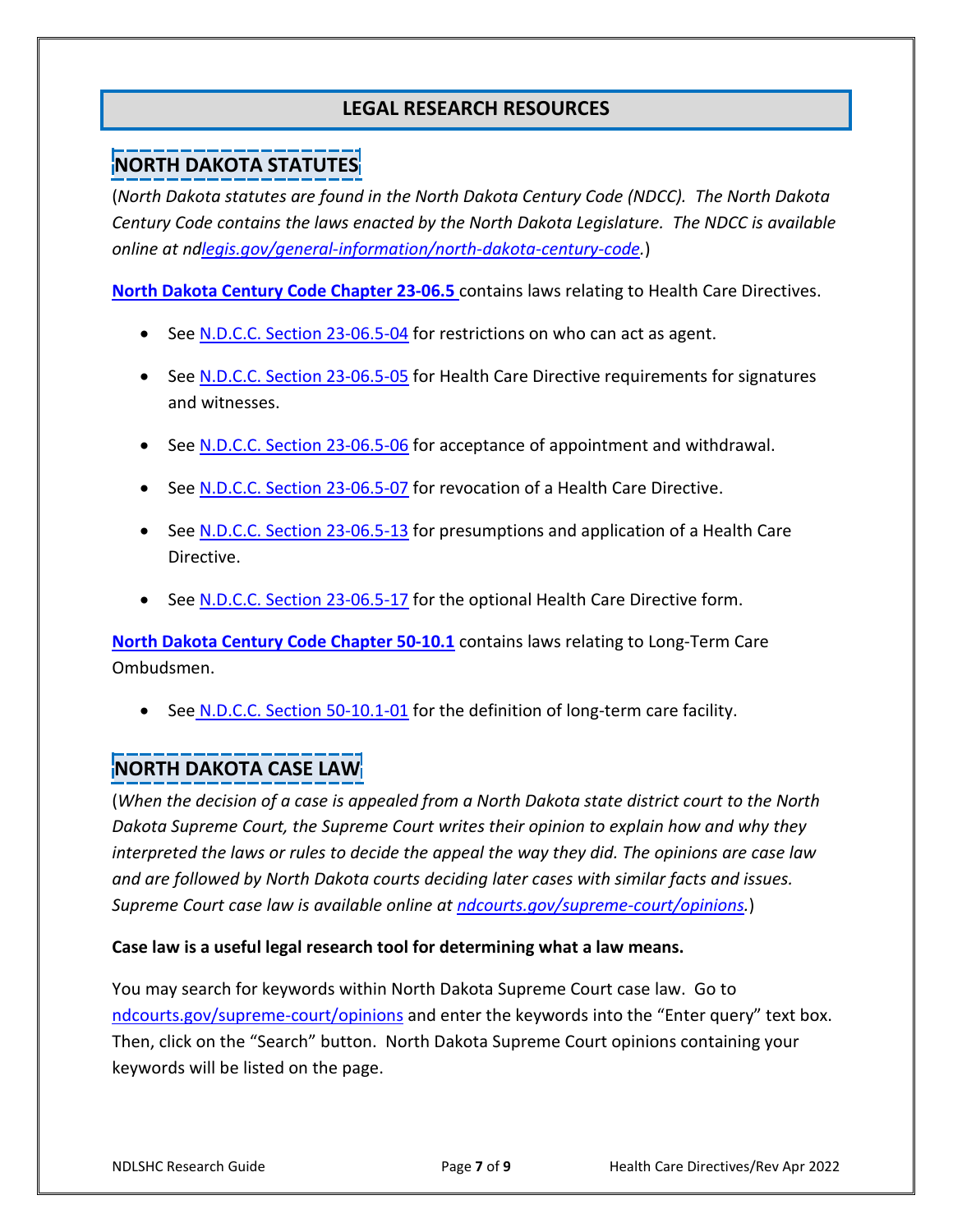You may also use the print version of the North Dakota Century Code. Short summaries of case law are located after the text of each Section of the Century Code. To view the full text of the opinion, go to [ndcourts.gov/supreme-court/opinions](https://www.ndcourts.gov/supreme-court/opinions) and enter the case name or case citation.

# **LAWS CONSTANTLY CHANGE**

To determine how a law applies to your situation, review the applicable law or laws, court rules, administrative rules and rulings, and case law.

If you need assistance determining whether specific laws, rules or case law apply to your situation, or determining how they apply to your situation, consult a lawyer licensed to practice in North Dakota who has agreed to represent you.

Only a lawyer who has agreed to represent you can give you legal advice. Legal advice includes interpreting how the laws and rules apply to your circumstances.

**LIBRARY RESOURCES** (Not all legal resources are available online.)

ODIN is a shared library database of many North Dakota academic, public, state agency, and special libraries. Search ODIN for resources that may be available in a North Dakota library near you. [\(polaris.odinlibrary.org\)](https://polaris.odinlibrary.org/polaris/default.aspx?ctx=36.1033.0.0.1)

If the book is available for interlibrary loan through ODIN, ask the library staff of your local North Dakota library how to request the book.

### **Following is a selection of library resources on ODIN that may be of interest to you:**

Encyclopedia of Everyday Law, Shae Irving, J.D. & the editors of NOLO, NOLO 2017.

Estate Planning Basics, Denis Clifford, NOLO 2017.

Finding the Answer to Legal Questions, Virginia M. Tucker and Marc Lampson, Second Edition, 2018.

North Dakota Century Code Annotated, Lexis Nexis, Creation Date c1959 – present.

North Dakota Court Rules Annotated, Lexis Nexis, Creation Date c1990 – present.

# **OTHER LEGAL RESEARCH RESOURCES**

How to Research a Legal Problem: A Guide for Non-Lawyers, American Association of Law Libraries. [\(aallnet.org\)](https://www.aallnet.org/knwlctr_publegal/how-to-research-a-legal-problem-a-guide-for-non-lawyers/)